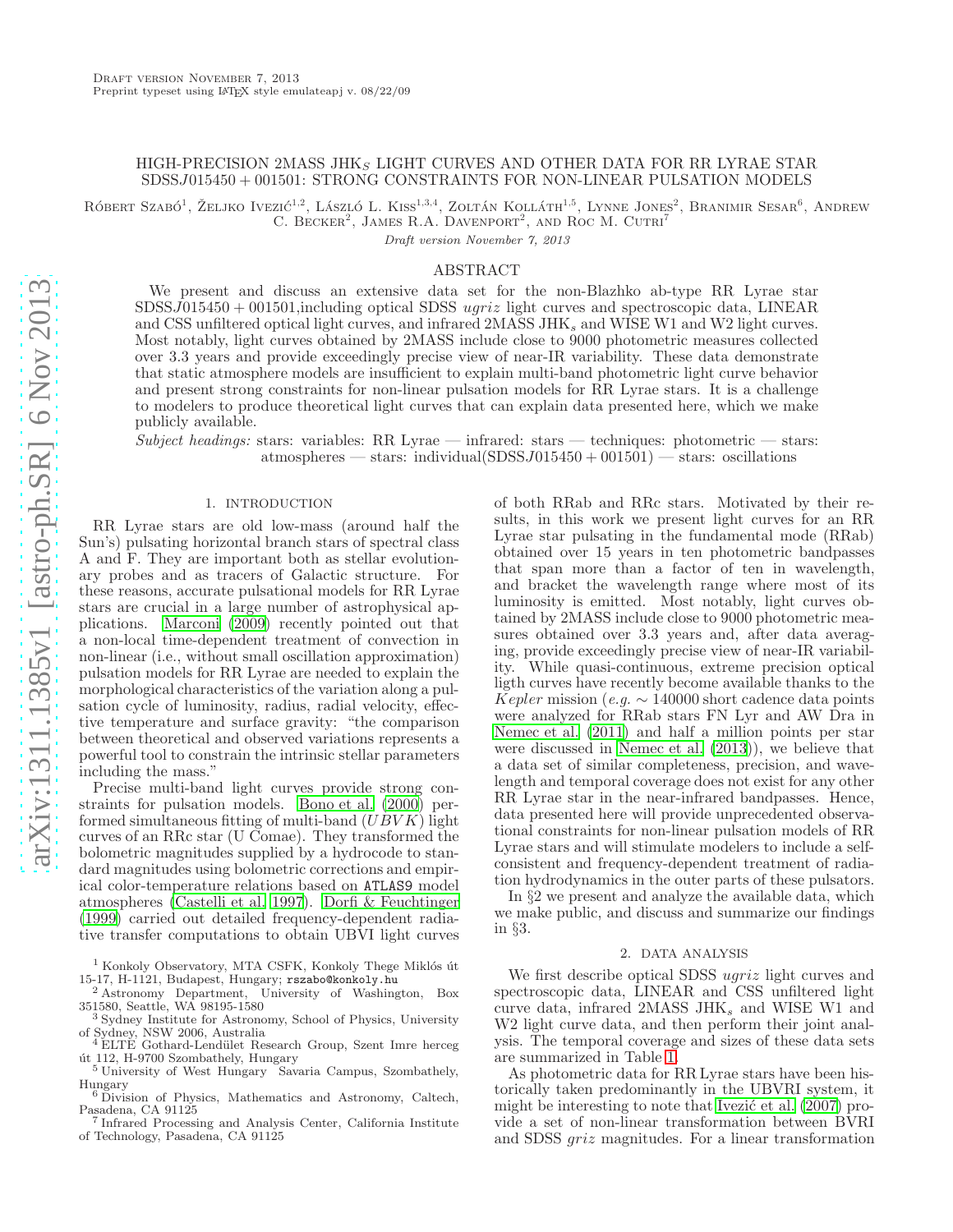<span id="page-1-0"></span>Table 1 Photometric data analyzed in this work

| Survey                                         | $\text{MJD}_{\text{min}}^a$               | $MJD_{\max}^b$                            | N epochs <sup><math>c</math></sup> | N data <sup><math>d</math></sup> |
|------------------------------------------------|-------------------------------------------|-------------------------------------------|------------------------------------|----------------------------------|
| 2MASS<br><b>SDSS</b><br>LINEAR.<br>CSS<br>WISE | 50660<br>51075<br>52608<br>53627<br>55209 | 51869<br>54412<br>54817<br>56297<br>55575 | 2969<br>64<br>225<br>270<br>43     | 8907<br>320<br>225<br>270<br>86  |

 $^{\rm a}$  Earliest MJD in the survey.

<sup>b</sup> Latest MJD in the survey.

 $\frac{c}{d}$  The number of photometric epochs.

The number of photometric data points (the number of

epochs times the number of bandpasses). between the U and u magnitudes the interested reader is referred to [Jester et al. \(2005](#page-6-7)).

# 2.1. *SDSS data*

The Sloan Digital Sky Survey (SDSS; [Abazajian et al.](#page-6-8) [2009\)](#page-6-8) has repeatedly imaged about 300 sq. deg. large equatorial strip limited by 309◦ < R.A. < 60◦ and  $|\text{Dec}|$  < 1.26 $\degree$ , and known as Stripe 82. The properties of this data set and its impact on variability studies are discussed in detail by Ivezi $\tilde{c}$  et al. (2007), [Sesar et al.](#page-6-9) [\(2007\)](#page-6-9) and [Bramich et al. \(2008\)](#page-6-10). An extensive study of light curves for RR Lyrae stars found in Stripe 82 was undertaken by [Sesar et al. \(2010\)](#page-6-11).

The star discussed here was identified in SDSS Stripe 82 data with coordinates (J2000.0): R.A. = 28.709054 and  $Dec= +0.250206$  (decimal degrees). Following standard SDSS nomenclature, hereafter we refer to it as  $SDSSJ015450 + 001501$ . All SDSS data for this star are publicly<sup>8</sup> available, as well as published along with this paper electronically for convenience. Table [6](#page-7-0) shows the form and content of the data. Images show a distinctively blue isolated point source, with the nearest brighter object more than 30 arcsec away. Its SDSS r band magnitude varies from ∼14.6 to ∼15.5 and, according to [Sesar et al. \(2010\)](#page-6-11), this star is at a heliocentric distance of  $D = 7.59$  kpc.

## 2.1.1. Imaging data

SDSS imaging data for this star were obtained 64 times and include nearly-simultaneous ugriz photometry precise to 0.01-0.02 mag. In order to construct phased light curves, we use the period and epoch of maximum determined using better sampled LINEAR data (see §[2.2\)](#page-1-1). Phased and normalized SDSS urz light curves are shown in Fig. [1.](#page-1-2) Following [Sesar et al. \(2010\)](#page-6-11), we normalized light curves by their amplitude (with minimum and maximum brightness determined using B splines) and shifted so that minimum brightness is 0 and maximum brightness is 1. As evident from Fig. [1,](#page-1-2) light curves are typical for ab RR Lyrae stars and greatly vary with wavelength.

#### 2.1.2. Spectroscopic data

 $SDSSJ015450 + 001501$  was spectroscopically targeted by SDSS as a quasar candidate. Its SDSS spectrum (identifiers: plate=700, fiber=515, MJD=52199) is consistent with that for an A0 star (see Fig. [2\)](#page-1-3). The spectroscopic parameters determined by the SEGUE Stellar



<span id="page-1-2"></span>Figure 1. Phased and normalized SDSS  $urz$  (bottom to top, respectively) light curves for  $SDSSJ015450 + 001501$ . Data points are shown by symbols and connected by straight lines. The scatter is due to random photometric errors (0.01-0.02 mag).

<span id="page-1-4"></span>Table 2 LINEAR light curve for RR Lyrae star SDSSJ015450 + 001501 (225 epochs)

| MJD                          | mag              | mag <sub>err</sub> |
|------------------------------|------------------|--------------------|
| 52608.145642<br>52608.175414 | 15.559<br>15.424 | 0.257<br>0.024     |
| .                            | $\cdots$         | $\cdots$           |

Note. — For details see [Sesar et al. \(2011,](#page-6-12) [2013](#page-6-13)). Table [2](#page-1-4) is published in its entirety in the electronic edition of the Journal. A portion is shown here for guidance regarding its form and content.

Parameter Pipeline [\(Lee et al. 2011\)](#page-6-14) include  $[Fe/H] =$  $-1.31 \pm 0.03$ ,  $\log(g) = 2.97 \pm 0.20$ ,  $T_{\text{eff}} = 6580 \pm 104$  K, and radial velocity  $-135.1 \pm 1.8$  km s<sup>-1</sup>. We note however that the spectrum of this star is a coadd of 5 individual exposures, and the time between the start of the first and the end of the last exposure is 1.03 days. Thus, the parameters derived from this spectrum might contain much higher systematic errors because the individual exposures span a wide range of pulsational phases.



Figure 2. Default SDSS visualization of the SDSS spectrum for  $SDSSJ015450 + 001501$ . The spectrum is classified as an A0 star.

## <span id="page-1-3"></span>2.2. *LINEAR and CSS light curve data*

<span id="page-1-1"></span>The asteroid survey LINEAR was photometrically recalibrated by [Sesar et al. \(2011](#page-6-12)) using SDSS stars acting as a dense grid of standard stars. In the overlapping

<sup>8</sup> http://skyserver.sdss3.org/dr9/en/tools/explore/ obj.asp?sid=788271533805037568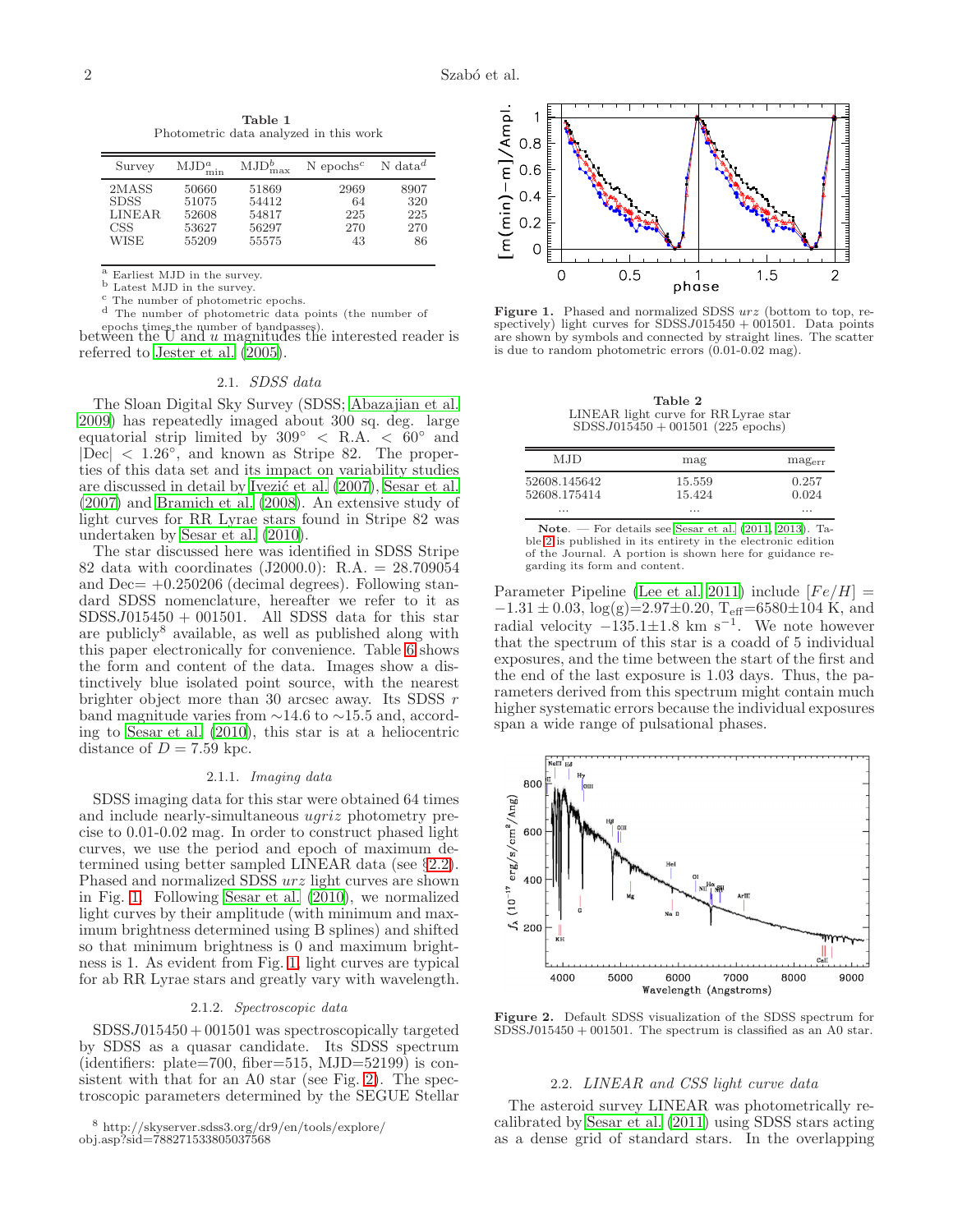<span id="page-2-0"></span>Table 3 CSS light curve for RR Lyrae star SDSSJ015450 + 001501 (270 epochs)

| MJD                        | mag            | $mag_{err}$  |  |
|----------------------------|----------------|--------------|--|
| 53710.18424<br>53710.19176 | 15.44<br>15.46 | 0.06<br>0.06 |  |
| $\cdots$                   | .              | .            |  |

Note. — Table [3](#page-2-0) is published in its entirety in the electronic edition of the Journal. A portion is shown here for guidance regarding its form and content.

 $\sim$ 10,000 deg<sup>2</sup> of sky between LINEAR and SDSS, photometric errors for unfiltered (white light) photometry range from ∼0.03 mag for sources not limited by photon statistics to ~0.20 mag at  $r = 18$  (here r is the SDSS  $r$  band magnitude). LINEAR data provide time domain information for the brightest 4 magnitudes of SDSS survey, with 250 unfiltered photometric observations per object on average. The public access to the recalibrated LINEAR data is provided through the SkyDOT Web site (https://astroweb.lanl.gov/lineardb/) and is also available as auxiliary material with this paper (see Table [2\)](#page-1-4). RR Lyrae stars from this data set have been analyzed by [Sesar et al. \(2013](#page-6-13)).

The Catalina Sky Survey (CSS) uses three telescopes to search for near-Earth objects. Each of the survey telescopes is run as separate sub-surveys, including the Catalina Schmidt Survey and the Mount Lemmon Survey in Tucson, Arizona, and the Siding Spring Survey in Siding Spring, Australia. CSS is similar to LINEAR in that it uses unfiltered observations and delivers similar photometric precision (but is deeper by several magnitudes). RR Lyrae stars from this data set have been analyzed by [Drake et al. \(2013](#page-6-15)).

SDSSJ015450 + 001501 was observed by LINEAR and CSS about 500 times over 10 years. Both light curves are shown in Fig. [3](#page-2-1) and are barely distinguishable. Using only LINEAR data, [Sesar et al. \(2013\)](#page-6-13) have determined a best-fit period,  $P = 0.636985$  day, and the epoch of maximum,  $MJD_{max} = 53675.299080$ . Based on [Sesar et al. \(2011\)](#page-6-12) photometric transformations between LINEAR and SDSS r-band data, a great degree of similarity is expected between unfiltered LINEAR/CSS light curves and the SDSS r-band light curve. This expectation is verified by data, as illustrated in Fig. [3.](#page-2-1) CSS observations of SDSSJ015450 + 001501 are collected in Table [3.](#page-2-0)

# 2.3. *2MASS light curve data*

The most extensive data set presented here comes from the 2MASS survey [\(Skrutskie et al. 2006\)](#page-6-16).  $SDSSJ015450 + 001501$  falls in one of the 35 2MASS calibration fields that were imaged repeatedly in the J,  $H$  and  $K_s$  bandpasses during each night of the 3.5 year survey. Full details are given in the online Explanatory Supplement<sup>9</sup> and Cutri et al.  $(2003)$ . Analysis of various variable stars contained in this data set was presented by [Plavchan et al. \(2008\)](#page-6-18), [Becker et al. \(2008](#page-6-19)) and [Davenport et al. \(2012\)](#page-6-20), where more technical details can be found.

<sup>9</sup> http://www.ipac.caltech.edu/ 2mass/releases/allsky/doc/sec3 2d.html



<span id="page-2-1"></span>Figure 3. LINEAR (dashed), CSS (dot-dashed) and SDSS  $r$ band (solid) light curves for  $SDSSJ015450+001501$ . LINEAR and CSS data (225 and 270 data points, respectively) are median-ed in 0.05 wide phase bins, with resulting random errors at most 0.01 mag. SDSS light curve corresponds to 64 data points (with random errors of 0.01-0.02 mag) connected by straight lines (same curve as in Figure [1\)](#page-1-2). Note that all three light curves barely differ from each other.

 $SDSSJ015450+001501$  was observed about 3,000 times in each of the three bandpasses (see Tables [1](#page-1-0) & [7\)](#page-7-1). Phased and normalized 2MASS light curves are shown and compared to SDSS gi light curves in Fig. [4.](#page-2-2) Because the 2MASS data set is so large and we see no sign of Blazhko-modulation in the light curves, data are medianed in 0.04 wide phase bins, with resulting random errors well below 0.01 mag. The variation of the light curve shape with bandpass wavelength seen in SDSS data (see Fig. [1\)](#page-1-2), continues into near-IR, but only to the  $H$  band – the light curves in the H and K bands are barely distinguishable despite the high precision of 2MASS data. We proceed with a more detailed analysis of the  $JHK$ variability which reveals interesting light curve features.



<span id="page-2-2"></span>Figure 4. Phased and normalized SDSS gi and 2MASS JHK (bottom to top, respectively) light curves for SDSSJ015450 + 001501. Phased 2MASS light curve data (∼3000 data points per band) are median-ed in 0.04 wide phase bins, with resulting random errors well below 0.01 mag. SDSS light curves correspond to 64 data points each (with random errors of 0.01-0.02 mag), connected by straight lines. Note that the shapes of  $H$  and  $\widetilde{K}$  light curves are barely distinguishable.

#### 2.3.1. Phase-resolved near-IR color-magnitude hysteresis loops

The phased  $JHK$  light curves, the  $J - K$  color variation with phase, and phased-resolved color-magnitude and color-color diagrams constructed with median-ed 2MASS data are shown in Fig. [5.](#page-3-0) A notable feature is that the time of maximum light in  $H$  and  $K$  bandpasses does not coincide with the time of maximum light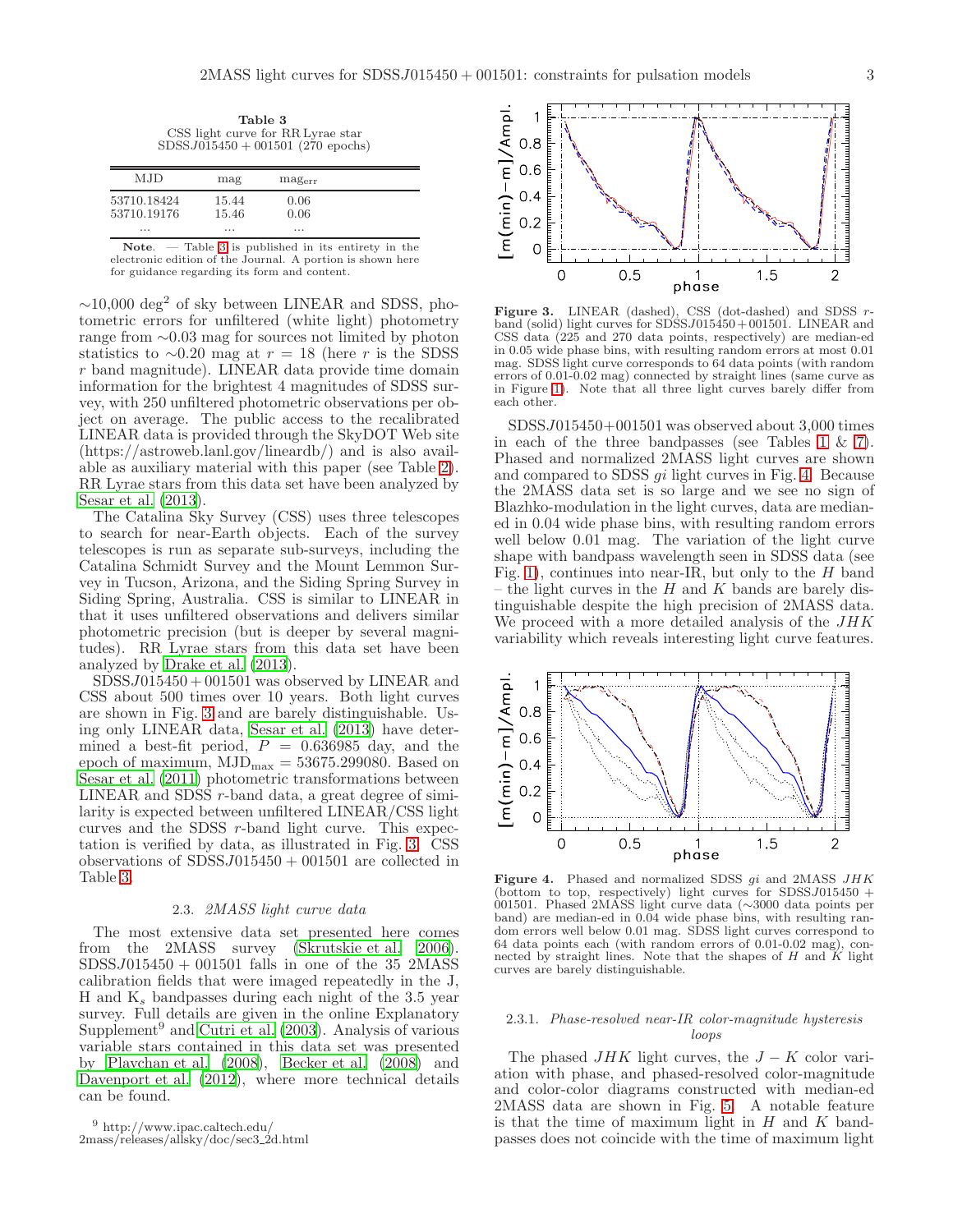at shorter wavelengths, but lags in phase by about 0.25. Unlike the  $J - K$  color which varies with an amplitude of ∼0.2 mag, the  $H - K$  color does not appear to vary at all: its root-mean-square scatter is only 0.01 mag, and consistent with photometric noise (compare to 0.075 mag for the  $J - K$  color).

Perhaps the most interesting feature revealed by the high-precision 2MASS data is seen in the J vs.  $J - K$ color-magnitude diagram (bottom left panel of Fig. [5\)](#page-3-0). In addition to the clearly seen "hysteresis" (for illustration of a similar behavior in the  $ugr$  bandpasses, see Figure 9 in [Sesar et al. 2010\)](#page-6-11), the  $J - K$  color becomes bluer between phases 0.65 and 0.70 despite the decreasing brightness (see the middle right and bottom left panels, and arrow in the latter panel). Given the short duration (∼45 minutes) and a small amplitude (0.03 mag) of this feature, it is unlikely that it was well observed for other stars. We return to an interpretation of this behavior in §[2.5.](#page-3-1)



<span id="page-3-0"></span>Figure 5. Top four panels display phased and normalized 2MASS  $JHK$  and color  $J-K$  light curves for SDSSJ015450 + 001501. Phased 2MASS light curve data (∼3000 data points per band) are median-ed in 0.05 wide phase bins, with resulting random errors well below 0.01 mag. The median value of these averaged data points is subtracted from each curve, and points are connected by straight lines. Random errors are derived from scatter in each phase bin. Bottom two panels show color-magnitude (left) and color-color (right) hysteresis curves (the motion is clockwise). Note that between phases 0.65 and 0.70 the  $J - K$  color becomes bluer despite the decreasing brightness (see the middle right and bottom left panels, and arrow in the latter panel). The  $H - K$  color does not show any variation (rms of  $\sim 0.01$  mag, consistent with measurement errors).

### 2.4. *WISE light curve data*

The Wide-field Infrared Survey Explorer (WISE, [Wright et al. 2010\)](#page-6-21) mapped the sky at 3.4, 4.6, 12, and 22  $\mu$ m. WISE imaged each point on the sky multiple times to achieve its sensitivity goals and to reject transient events such as cosmic rays.  $SDSSJ015450 + 001501$  was measured 43 independent times, during two epochs separated by approximately six months. The single-exposure photometric signal-to-noise ratio is high enough for light curve analysis in the W1 (3.4  $\mu$ m) and W2 (4.6  $\mu$ m)



<span id="page-3-3"></span>Figure 6. WISE W1-band phased and normalized light curve for  $SDSSJ015450 + 001501$  is shown as symbols with error bars (as computed by the WISE photometric processing pipeline). The line shows phased and normalized 2MASS K-band light curve (same curve as in Figure [4\)](#page-2-2).

<span id="page-3-2"></span>Table 4 WISE light curves for RR Lyrae star  $SDSSJ015450 + 001501 (43 \text{ epochs})$ 

| MJD                          | W1               | $W1_{err}$     | W2               | $W2_{\rm err}$ |
|------------------------------|------------------|----------------|------------------|----------------|
| 55209.272845<br>55209.405150 | 13.853<br>13.828 | 0.047<br>0.052 | 14.016<br>13.770 | 0.126<br>0.119 |
|                              | $\cdots$         | .              | .                | .              |

Note. — Table [4](#page-3-2) is published in its entirety in the electronic edition of the Journal. A portion is shown here for guidance regarding its form and content.

bands: the median photometric errors are 0.05 mag for W1 and 0.15 mag for W2. These two light curves (43 data points per band) are compiled in Table [4.](#page-3-2)

Although WISE data are noisy, it is possible to make a rough comparison with 2MASS data. As shown in Fig. [6,](#page-3-3) the phased and normalized light curve in the W1 band is fully consistent with the corresponding 2MASS light curve in the  $K$  band (including the amplitude). A more detailed comparison of data across all ten bandpasses is described next.

# <span id="page-3-1"></span>2.5. *Simultaneous analysis of optical and infrared data*

As shown above, the shape of light curves varies greatly with wavelength. Another way to look at the same data set is to construct phase-resolved spectral energy distributions (SED). SEDs at minimum and maximum phases, and at phase=0.5, are compiled in Table [5](#page-5-0) and shown in the top panel in Fig. [7.](#page-4-0) When the SED at phase=0.5 is scaled to a fainter flux level by 0.25 mag, it is indistinguishable from the SED at minimum phase (0.86). Assuming identical effective temperatures, this scaling factor implies that the effective radius of the star decreases by 12% between these two phases.

The variation of light curve amplitude with wavelength is shown in the bottom panel in Fig. [7.](#page-4-0) Between the SDSS g band (0.476  $\mu$ m) and the 2MASS H band (1.65  $\mu$ m), the amplitude steadily decreases from ∼1.3 mag to ∼0.3 mag. At longer wavelengths there is very little change of light curve amplitude, if any. The  $u$  band and the  $q$  band amplitudes are similar, which implies that the  $u - q$  color stays approximately constant over the pulsational cycle. This is easily understood as the consequence of the fact that the  $u - g$  color primarily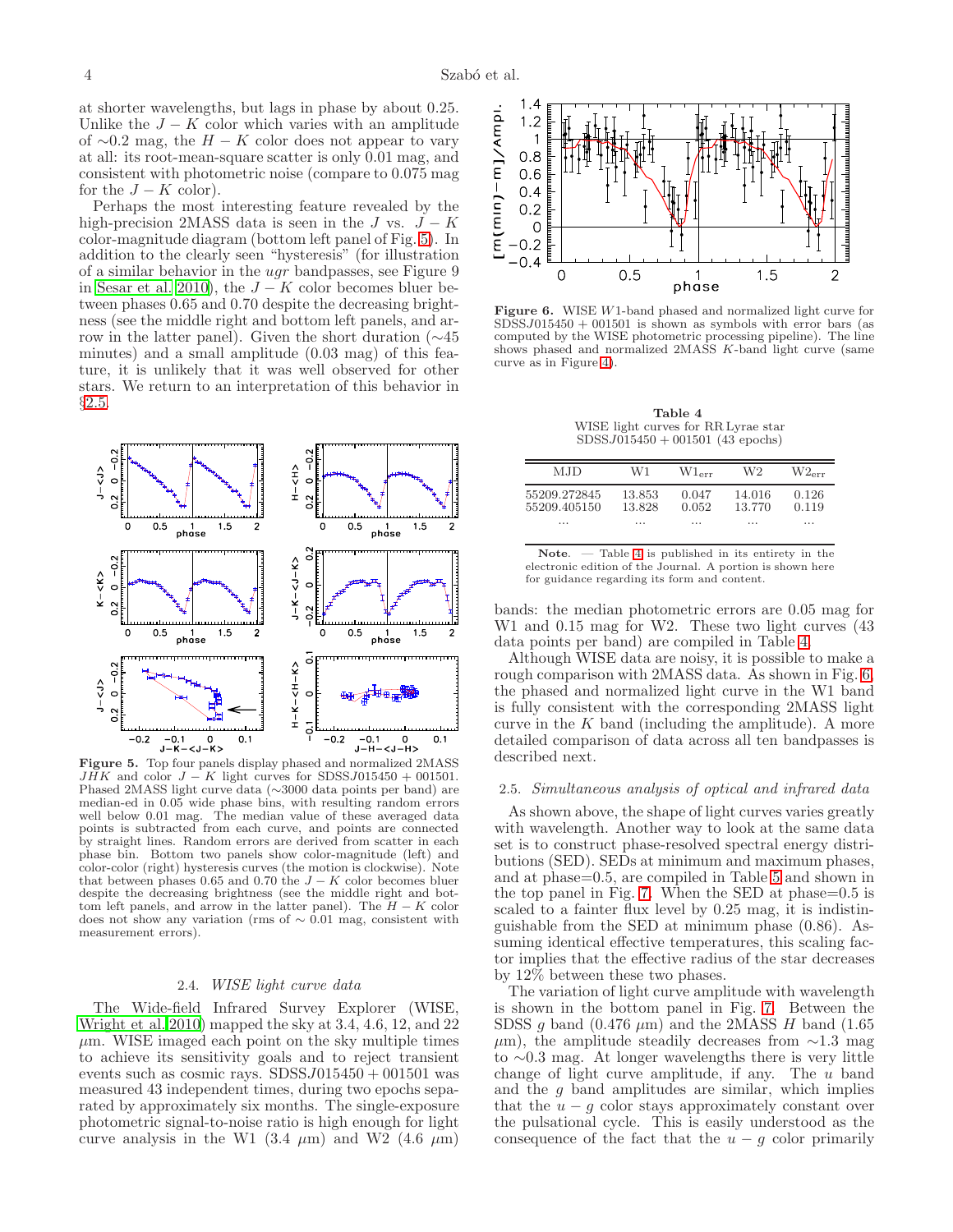depends on metallicity (see [Marconi et al. 2006\)](#page-6-22).

The overall SED shapes are well described by static model atmospheres computed by [Kurucz \(1979\)](#page-6-23). The solid lines in the top panel in Fig. [7](#page-4-0) show Kurucz models for fixed  $[Fe/H] = -1.5$  and  $log(g)=3.0$ , and bestfit  $T_{\text{eff}} = 7500 \text{ K}$  (maximum light) and  $T_{\text{eff}} = 6000 \text{ K}$ (minimum light). The effective temperature step in the model library was 250 K. A slight discrepancy between the measured  $u$  band magnitude at maximum light and the best-fit model can be reconciled as due to the impact of the steep SED in that region.



<span id="page-4-0"></span>Figure 7. Top panel: ten-band spectral energy distributions (SED) at maximum (top) and minimum (bottom) light for SDSSJ015450+001501. Data are shown by symbols and connected by dotted straight lines. Open squares correspond to maximum light and open circles to minimum light (phase=0.86). Solid triangles, inside open circles, correspond to phase=0.50, shifted fainter by 0.25 mag. The SED shape at phase=0.50 is nearly indistinguishable from the SED at minimum light. The solid lines show Kurucz models for  $[Fe/H] = -1.5$ ,  $\log(g)=3.0$ , and  $T_{\text{eff}} = 7500$ K (top) and  $T_{\text{eff}} = 6000$  K (bottom). Bottom panel: light curve amplitude, in magnitudes, as a function of wavelength.

Despite this apparent success of static atmosphere models, it is easy to demonstrate that they cannot provide a complete description of the data. Fig. [8](#page-4-1) shows a phase-resolved  $J - K$  vs.  $g - i$  color-color diagram. Both of these colors are by and large driven by effective temperature and Kurucz models show that the impact of  $log(g)$  is only minor (at most a few hundredths of a magnitude in the  $J - K$  color at a given  $q - i$  color, for a detailed discussion see Ivezić et al. 2008). Therefore, if static atmosphere models are sufficient to describe the data, then the data should follow a single line in this diagram, with the position along that line controlled by the effective temperature. In contrast, data in this colorcolor diagram show a similar hysteresis effect as the J vs.  $J - K$  color-magnitude diagram (bottom left panel in Fig. [5\)](#page-3-0). This color-color hysteresis, however, cannot be described as due to different stellar radii at a given effective temperature, as in the case of color-magnitude diagram.

To provide a precise quantitative estimate of the discrepancy between observed colors and colors predicted by Kurucz models, we compare a set of models for three



<span id="page-4-1"></span>Figure 8. The symbols connected by dashed lines show 2MASS  $J-K$  color vs. SDSS  $g-i$  color for SDSSJ015450 + 001501. Data were binned in 0.1 wide equidistant phase bins, and the bin centers are marked for a few data points (the motion during pulsational cycle is counter-clockwise in this diagram). Although both colors are good estimators of the effective temperature, a hysteresis is easily seen (e.g., at  $g - i = 0$ , about 0.05 mag difference in  $J - K$ color). Note that both colors are essentially constant for phase bins from 0.45 to 085. The six thin solid lines are predictions based on Kurucz static model atmospheres with effective temperatures in the range 6000–7500 K. At the blue end, they bifurcate into the groups of three tracks – they correspond to models with  $[Fe/H] = -1.5$ (the top three curves) and  $[Fe/H] = -1.0$ . For each metallicity, the three curves correspond to  $log(g)=2.5$ , 3.0 and 3.5. Note that at the blue end, the models bifurcate according to  $log(g)$ , rather than  $[Fe/H]$  (at  $J - K \sim 0.13$ , the  $g - i$  color becomes bluer by  $\sim$ 0.1 mag as log(g) increases from 2.5 to 3.5.

values of  $log(g)$  and two values of  $[Fe/H]$  that bracket the values expected for this star (see Fig. [8\)](#page-4-1). Models provide a fairly good agreement, to within a few hundredths of a magnitude) for the descending branch of the light curve (phases between the light curve maximum and minimum, the lower branch in Fig. [8\)](#page-4-1). However, all models fail to explain the observed colors during the ascending branch, as the light curve goes from the minimum light to the maximum light (note that ascending portion of the light curve is about five times shorter than the descending portion). At a given  $J - K$  colors, the discrepancy can be as large as ∼0.2 mag!

Note that this model failing cannot be simply attributed to inadequacy of Kurucz models: whatever static atmosphere model library is invoked, it should produce much smaller hysteresis in this diagram, if any. For example, at a fixed  $J - K = 0.2$ , the difference in the  $q-i$ color at the descending and ascending branches is over 0.2 mag. Similarly, at a fixed  $q - i = 0$  color, the  $J - K$ color differs by ∼0.05 mag. Such large color differences are unlikely to be explained by the impact of  $log(g)$  parameter on static atmosphere models. It remains to be seen whether dynamic models can explain these data.

# 3. DISCUSSION AND CONCLUSIONS

Essentially by coincidence, the non-modulated (non-Blazhko) RR Lyrae star SDSS $J015450 + 001501$  has been extensively observed by several major sky surveys: SDSS, 2MASS, CSS, LINEAR and WISE. We have compiled data from these surveys and made the compilation publicly available in a user-friendly form. The light curves for this star are available in ten photometric bandpasses that span more than a factor of ten in wavelength and bracket the wavelength range where most of its luminosity is emitted. Light curves obtained by 2MASS stand out: they include close to 9000 photometric measures and provide an unprecedentedly precise view of near-IR vari-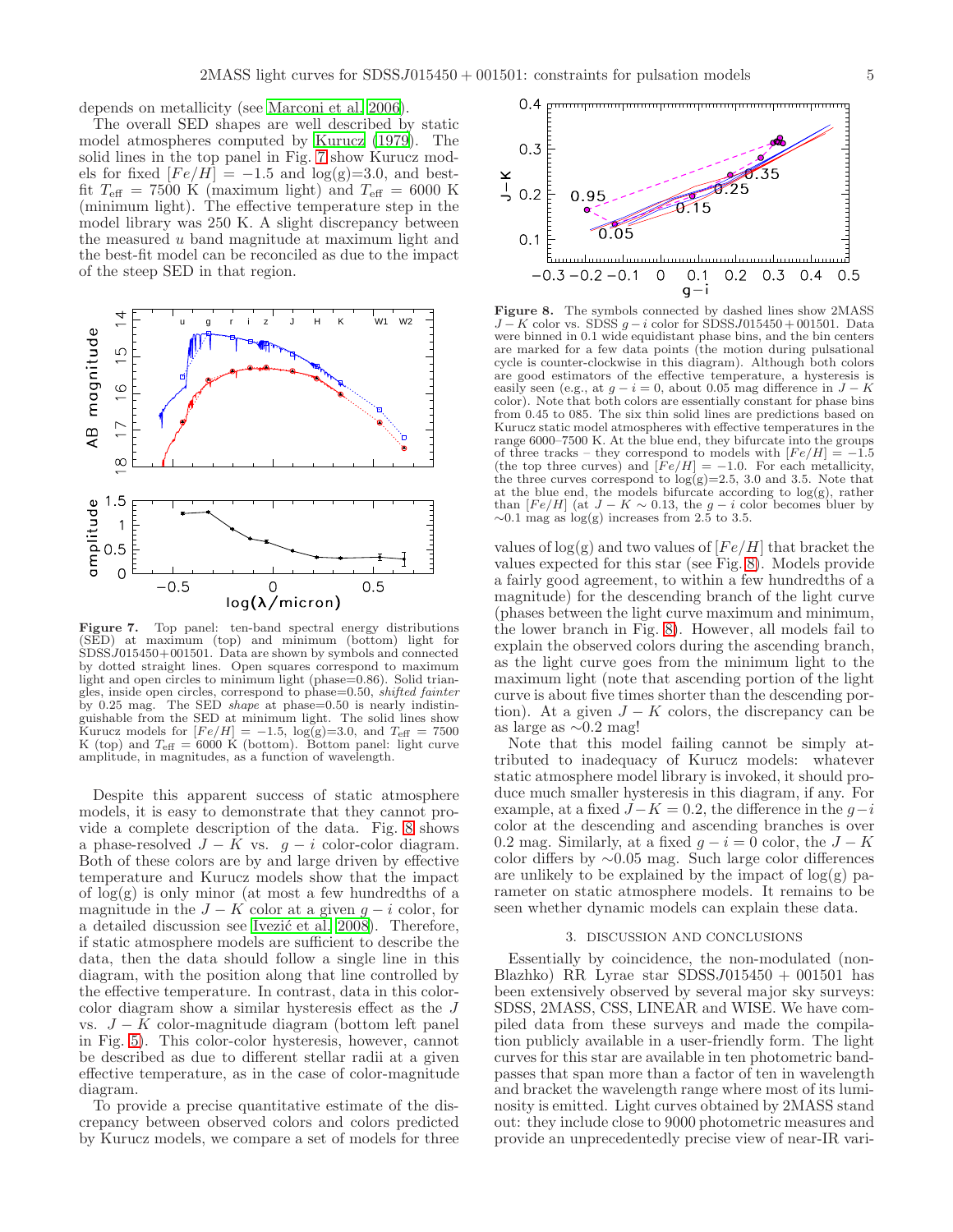Table 5 Spectral energy distribution data for RR Lyrae star SDSSJ015450 + 001501

<span id="page-5-0"></span>

| band                            | $(\mu m)$<br>$\lambda_{\text{eff}}$                            | $mag_{\text{min}}$                                          | err                                                  | $mag_{max}$                                                 | err                                                  | amplitude                                            | $mag_{\phi=0.5}$                                            | extinction corr.                                            |
|---------------------------------|----------------------------------------------------------------|-------------------------------------------------------------|------------------------------------------------------|-------------------------------------------------------------|------------------------------------------------------|------------------------------------------------------|-------------------------------------------------------------|-------------------------------------------------------------|
| u<br>g<br>r<br>i<br>Ζ<br>J<br>H | 0.3540<br>0.4760<br>0.6280<br>0.7690<br>0.9250<br>1.25<br>1.65 | 16.96<br>15.78<br>15.50<br>15.38<br>15.35<br>15.42<br>15.62 | 0.02<br>0.01<br>0.01<br>0.01<br>0.02<br>0.01<br>0.01 | 15.72<br>14.51<br>14.58<br>14.66<br>14.69<br>14.95<br>15.28 | 0.02<br>0.01<br>0.01<br>0.01<br>0.02<br>0.01<br>0.01 | 1.24<br>1.27<br>0.92<br>0.72<br>0.66<br>0.47<br>0.34 | 16.70<br>15.52<br>15.24<br>15.14<br>15.10<br>15.18<br>15.36 | 0.179<br>0.139<br>0.099<br>0.075<br>0.056<br>0.031<br>0.020 |
| Κ<br>W1<br>W2                   | 2.17<br>3.4<br>4.5                                             | 16.04<br>16.80<br>17.50                                     | 0.01<br>0.05<br>0.10                                 | 15.72<br>16.46<br>17.20                                     | 0.01<br>0.05<br>0.10                                 | 0.32<br>0.34<br>0.30                                 | 15.79<br>16.56<br>17.24                                     | 0.013<br>0.008<br>0.007                                     |
|                                 |                                                                |                                                             |                                                      |                                                             |                                                      |                                                      |                                                             |                                                             |

Note. — The table lists 2MASS and WISE magnitudes on AB scale. The following Vega-to-AB magnitude offsets (m<sub>AB</sub>=m<sub>Vega</sub>+offset) were used: 0.89, 1.37, 1.84 in  $JHK$ , and 2.6, 3.3 in W1 and W2. Magnitude values are not corrected for ISM dust extinction. Plausible extinction corrections [\(Schlegel et al. 1998\)](#page-6-25) are listed in the last column and are derived using the SFD value for the r-band extinction quoted by SDSS for this star:  $A_r = 0.099$ , and coefficients listed in the first row of Table 1 from [Berry et al. \(2012\)](#page-6-26) for the  $ugrizJHK$  bands. For the WISE bands, the coefficients taken from [Yuan et al. \(2013\)](#page-6-27)  $(A_{W1}/A_r = 0.084, A_{W2}/A_r = 0.074)$ .

ability. A data set of similar completeness, precision, and wavelength and temporal coverage likely does not exist for any other RR Lyrae star.

The data for  $SDSSJ015450 + 001501$  presented here provide strong observational constraints for non-linear pulsation models of RR Lyrae stars. [Sesar et al. \(2010](#page-6-11)) already pointed out (see their Figure 8) that there are discrepancies between the ugriz RR Lyrae light curves obtained by SDSS and theoretical light curve predictions from [Marconi et al. \(2006](#page-6-22)). Here, we further demonstrated that static atmosphere models are insufficient to explain multi-band photometric light curve behavior. Indeed, [Barcza \(2010\)](#page-6-28) demonstrated that the quasistatic approximation is not valid for all phases during an RR Lyrae pulsational cycle. Pulsation models computed by [Fokin & Gillet \(1997\)](#page-6-29) with a large number of mass shells in the stellar atmosphere show that the s3' and/or the merging s3+s4 shock waves might be at work at the pulsational phase range of 0.65-0.70, where we found the 'kink' in the  $J - K$  color progression (Fig [5\)](#page-3-0). We caution however that a large model survey should be conducted in a broad range of RR Lyrae physical parameters in order to verify the existence and the influence of these shock waves, in particular in  $SDSSJ015450 + 001501$ .

Another complication is that in different passbands we observe the integrated light of different atmospheric layers. Therefore a frequency-dependent, dynamical atmosphere model coupled to a state-of-the-art hydrocode is needed to consistently handle the violent, shockpermeated outer parts of such large-amplitude pulsators. Frequency-dependent treatment of radiation hydrodynamics developed by [Dorfi & Feuchtinger \(1999\)](#page-6-3) is very promising in this respect. They found good agreement between the synthetic optical RR Lyrae light curves and observations. An extension of such calculations to the near infrared passbands would be most beneficial for comparison with the data presented here.

## 4. ACKNOWLEDGMENTS

 $Z$ . Ivezić thanks the Hungarian Academy of Sciences for its support through the Distinguished Guest Professor grant No. E-1109/6/2012. ACB and JRAD acknowledge support from NASA ADP grant NNX09AC77G. This project has been supported by the 'Lendület-2009

Young Researchers' Program of the Hungarian Academy of Sciences, the HUMAN MB08C 81013 grant of the MAG Zrt, the Hungarian OTKA grant K83790 and the KTIA URKUT  $10$ -1-2011-0019 grant. R. Szabó was supported by the J´anos Bolyai Research Scholarship of the Hungarian Academy of Sciences.

This publication makes use of data products from the Two Micron All Sky Survey, which is a joint project of the University of Massachusetts and the Infrared Processing and Analysis Center/California Institute of Technology, funded by the National Aeronautics and Space Administration and the National Science Foundation. This publication also makes use of data products from the Wide-field Infrared Survey Explorer and NEOWISE which are joint projects of the University of California, Los Angeles, and the Jet Propulsion Laboratory/California Institute of Technology, funded by the National Aeronautics and Space Administration.

Funding for the SDSS and SDSS-II has been provided by the Alfred P. Sloan Foundation, the Participating Institutions, the National Science Foundation, the U.S. Department of Energy, the National Aeronautics and Space Administration, the Japanese Monbukagakusho, the Max Planck Society, and the Higher Education Funding Council for England. The SDSS Web Site is [http://www.sdss.org/.](http://www.sdss.org/) The SDSS is managed by the Astrophysical Research Consortium for the Participating Institutions. The Participating Institutions are the American Museum of Natural History, Astrophysical Institute Potsdam, University of Basel, University of Cambridge, Case Western Reserve University, University of Chicago, Drexel University, Fermilab, the Institute for Advanced Study, the Japan Participation Group, Johns Hopkins University, the Joint Institute for Nuclear Astrophysics, the Kavli Institute for Particle Astrophysics and Cosmology, the Korean Scientist Group, the Chinese Academy of Sciences (LAMOST), Los Alamos National Laboratory, the Max-Planck-Institute for Astronomy (MPIA), the Max-Planck-Institute for Astrophysics (MPA), New Mexico State University, Ohio State University, University of Pittsburgh, University of Portsmouth, Princeton University, the United States Naval Observatory, and the University of Washington.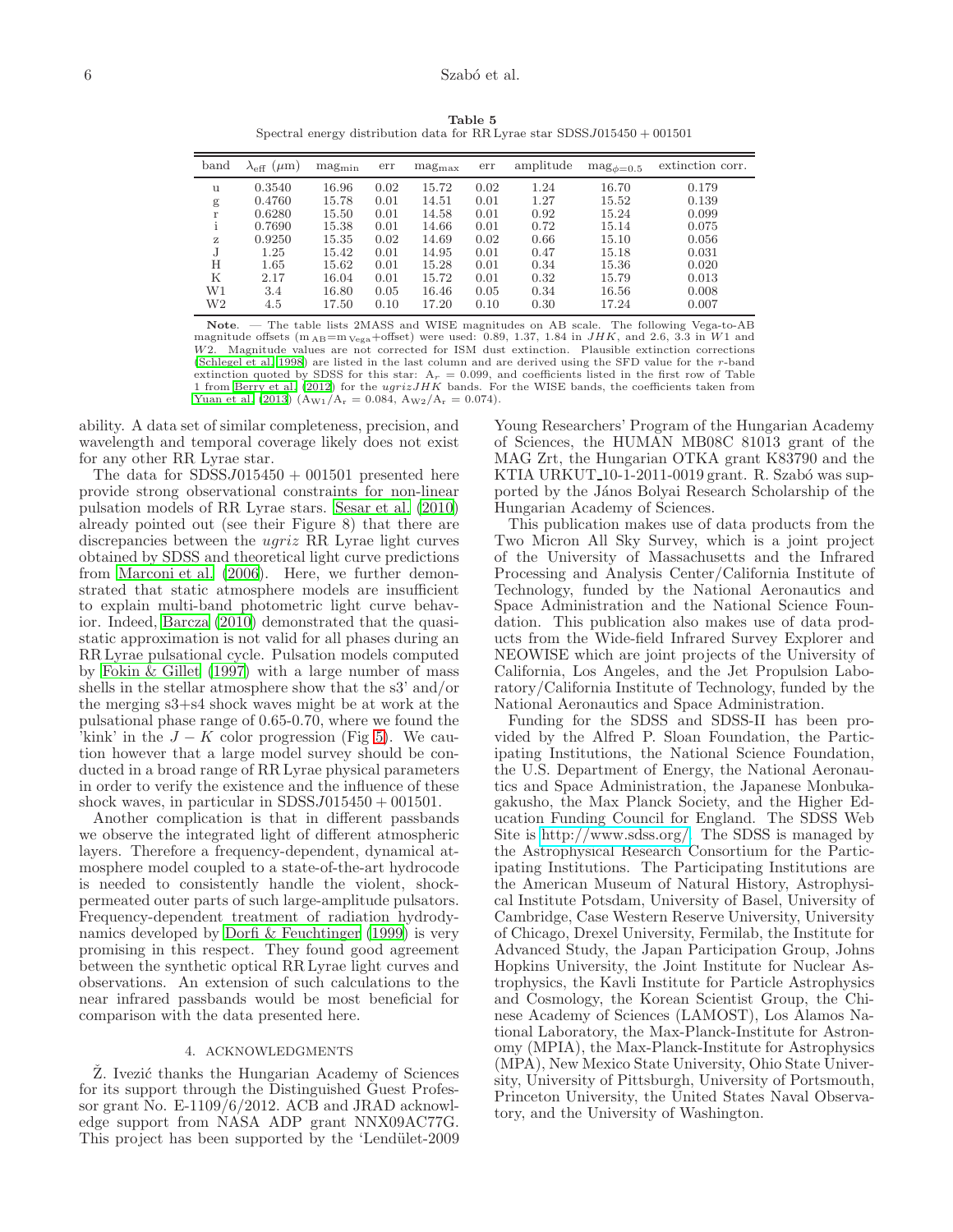#### REFERENCES

- <span id="page-6-8"></span>Abazajian, K. N., et al. 2009, Astroph. J. Suppl., 182, 543
- <span id="page-6-28"></span>Barcza, S. 2010, MNRAS, 406, 486
- <span id="page-6-19"></span>Becker, A. C., et al. 2008, MNRAS, 386, 416
- <span id="page-6-26"></span>Berry, M., et al. 2012, Astroph. J., 757, 166
- <span id="page-6-1"></span>Bono, G., Castellani, V., & Marconi, M. 2000, ApJ, 532, L129
- <span id="page-6-10"></span>Bramich, D. M., et al. 2008, MNRAS, 386, 887
- <span id="page-6-17"></span><span id="page-6-2"></span>Castelli, F., Gratton, R. G., & Kurucz, R. L. 1997, A&A, 318, 841 Cutri, R. M., et al. 2003,
- http://www.ipac.caltech.edu/2mass/releases/allsky/doc/
- <span id="page-6-20"></span>Davenport, J. R. A., Becker, A. C., Kowalski, A. F., Hawley,
- S. L., Schmidt, S. J., Hilton, E. J., Sesar, B., & Cutri, R. 2012, Astroph. J., 748, 58
- <span id="page-6-3"></span>Dorfi, E. A., & Feuchtinger, M. U. 1999, A&A, 348, 815
- <span id="page-6-15"></span>Drake, A. J., et al. 2013, Astroph. J., 763, 32
- <span id="page-6-29"></span>Fokin, A. B., & Gillet, D. 1997, A&A, 325, 1013
- <span id="page-6-24"></span>Ivezić, Ž., et al. 2008, Astroph. J., 684, 287
- <span id="page-6-6"></span>Ivezić, Ž., et al. 2007, Astron. J., 134, 973
- <span id="page-6-7"></span>Jester, S., et al. 2005, Astron. J., 130, 873
- <span id="page-6-23"></span>Kurucz, R. L. 1979, Astroph. J. Suppl., 40, 1
- <span id="page-6-14"></span>Lee, Y. S., et al. 2011, Astron. J., 141, 90
- <span id="page-6-0"></span>Marconi, M. 2009, in American Institute of Physics Conference Series, Vol. 1170, American Institute of Physics Conference Series (also arXiv:0909.0900), ed. J. A. Guzik & P. A. Bradley, 223
- <span id="page-6-22"></span>Marconi, M., Cignoni, M., Di Criscienzo, M., Ripepi, V., Castelli, F., Musella, I., & Ruoppo, A. 2006, MNRAS, 371, 1503
- <span id="page-6-5"></span>Nemec, J. M., Cohen, J. G., Ripepi, V., Derekas, A., Moskalik, P., Sesar, B., Chadid, M., & Bruntt, H. 2013, Astroph. J., 773, 181 Nemec, J. M., et al. 2011, MNRAS, 417, 1022
- <span id="page-6-4"></span>
- <span id="page-6-18"></span>Plavchan, P., Jura, M., Kirkpatrick, J. D., Cutri, R. M., & Gallagher, S. C. 2008, Astroph. J. Suppl., 175, 191
- <span id="page-6-25"></span>Schlegel, D. J., Finkbeiner, D. P., & Davis, M. 1998, Astroph. J., 500, 525
- <span id="page-6-11"></span>Sesar, B., et al. 2010, Astroph. J., 708, 717
- <span id="page-6-9"></span>Sesar, B., et al. 2007, Astron. J., 134, 2236
- <span id="page-6-13"></span>Sesar, B., et al. 2013, Astron. J., 146, 21
- <span id="page-6-12"></span>Sesar, B., Stuart, J. S., Ivezić, Ž., Morgan, D. P., Becker, A. C., & Wo´zniak, P. 2011, Astron. J., 142, 190
- <span id="page-6-16"></span>Skrutskie, M. F., et al. 2006, Astron. J., 131, 1163
- <span id="page-6-21"></span>Wright, E. L., et al. 2010, Astron. J., 140, 1868
- <span id="page-6-27"></span>Yuan, H. B., Liu, X. W., & Xiang, M. S. 2013, MNRAS, 430, 2188